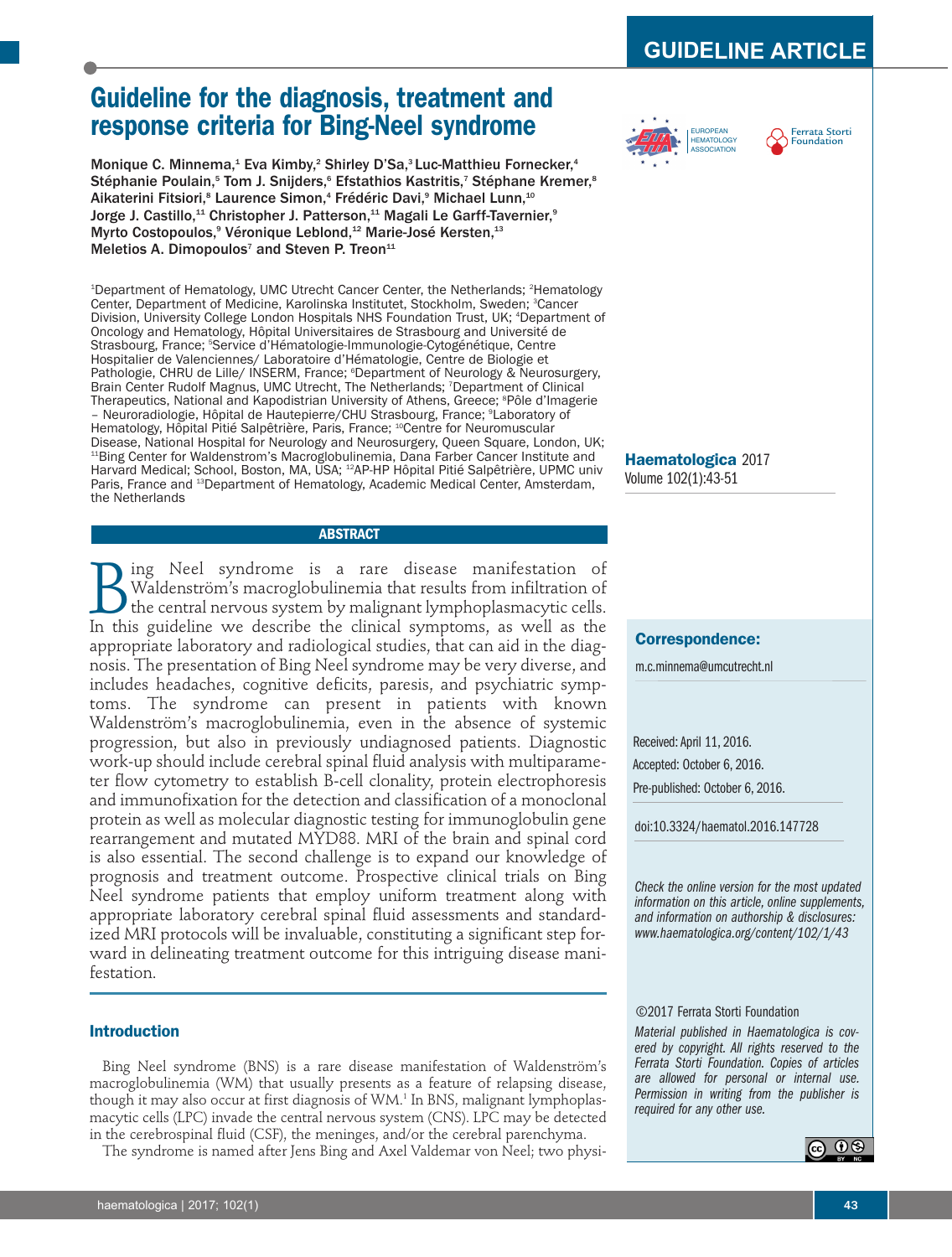cians who described the first two patients with hyperglobulinemia and neurological symptoms in 1936.<sup>2</sup> The clinical symptoms of BNS may be very diverse, and include headaches, cognitive deficits, paresis, cranial nerve involvement, gait disorders, and psychiatric symptoms.<sup>1</sup>

Since the first case report by Bing and Neel, additional case reports of BNS have been published identifying at least 50 patients with this diagnosis. Two recent retrospective surveys added 44 and 34 patients, respectively, to this total.3,4 A diagnostic work-up and a classification system for BNS were proposed by Hochberg and colleagues in  $2009$  and  $2011<sup>5,6</sup>$  However, 80 years following the first publication, no comprehensive guidelines exist for the diagnostic and therapeutic approach or response assessment of BNS. Therefore, during the  $8<sup>th</sup>$  International Workshop on WM, a task force on BNS was established comprising hematologists, neurologists, immunologists and radiologists, with the aim of producing a practical guideline for the diagnosis and management of BNS. A comprehensive search was performed using the bibliographic database of PubMed up to February 2016. Both free text terms and MeSH terms were used as search terms. The terms used were; "Bing Neel" and "Waldenström's macroglobulinemia and central nervous system", and only English peer-reviewed publications were selected. In addition, all references of selected articles were searched for additional references. The draft of the manuscript was written by the first author and, in subsequent teleconferences, all items were discussed with a multidisciplinary team of international experts in WM.

# **Clinical picture**

The clinical symptoms of BNS are diverse and reflect involvement of the CNS and, rarely, the peripheral nervous system (PNS). Importantly, there is no clinical picture or specific symptom(s) that can prove or exclude BNS. The symptoms are gradually progressive in nature, usually developing over the course of weeks or months. Of the symptoms described in literature, headache, nausea and vomiting, visual disturbances, hearing loss and cranial neuropathies, mostly of the facial or oculomotor nerves, usually accompany meningeal involvement. Seizures, cognitive decline, aphasia, psychiatric symptoms, cerebellar dysfunction, impairment of consciousness including coma, and paresis typically represent involvement of brain parenchyma or the spinal cord. Sensory symptoms including paresthesias, pins and needles sensations, and pain - may represent involvement of brain parenchyma, spinal cord, cauda equine, and/or spinal nerve roots, depending on their anatomical distribution.

The differential diagnosis of BNS includes hyperviscosity syndrome (HVS) with neurological symptoms such as new-onset headaches, visual impairment, and spontaneous nosebleeds. Confirmation of HVS with appropriately increased IgM or serum viscosity measurements can aid in differentiating HVS related CNS symptoms from BNS.<sup>7</sup> Sensory symptoms of the legs due to nerve root/cauda equina involvement may be mistaken for neuropathy related to anti-myelin associated glycoprotein (MAG) antibodies produced in WM and IgM related disorders.8 These patients mostly present with a sensory ataxia with impaired gait and mild to moderate distal muscle weakness which slowly develops over years.<sup>9</sup>

Anti-MAG antibodies can be measured in the serum of these patients. Other types of lymphoma-like diffuse large B-cell lymphoma, marginal zone lymphoma, chronic lymphocytic leukemia (CLL), Hodgkin Lymphoma, and NK/T-cell lymphomas, may also invade the CNS, and are sometimes difficult to differentiate from BNS without correct histology.10

# **Epidemiology**

Due to the diversity of symptoms, and the rarity of BNS, there is often a considerable delay between the initial symptoms and the diagnosis. In a recent retrospective analysis, the median time between first symptoms and diagnosis of BNS was 4 months; but more than one year in  $20\%$  of patients.<sup>3</sup> It is possible that some patients succumb to BNS even before a correct diagnosis is made. The incidence of BNS is unknown, but in a retrospective cohort study of 1,523 WM patients, only 13 patients (0.8%) were diagnosed with BNS, suggesting a very low prevalence.11 No risk factors were identified for BNS, other than the concurrent presence or history of WM. Most patients diagnosed with BNS were previously diagnosed with WM. It is important to recognize that BNS can occur despite WM being in remission with an M-protein level remaining stable or undetectable.<sup>3</sup>

In approximately 15% to 36% of patients, BNS was the presenting symptom with no previous history of WM.<sup>3,4</sup> These patients may have a better prognosis compared to patients with BNS and a previous history of WM.<sup>4</sup> The clinical suspicion of BNS in these patients with neurological symptoms was raised because of the presence of an IgM M-protein in the serum or the detection of a clonal Bcell population by multiparameter flow cytometry (MFC) in the cerebral spinal fluid (CSF). Solitary BNS without concurrent or past WM has also been reported.12 Asymptomatic BNS may exist (personal observation), but the incidence is unknown since CSF examination is not routinely carried out in WM.

## **Diagnostic criteria and work up of BNS**

## *Histology*

The golden standard for the diagnosis of BNS is a histological biopsy of the cerebrum or meninges demonstrating a lymphoplasmacytic lymphoma, comprised of small lymphocytes in which there is morphological evidence of plasma cell differentiation. Immunochemistry is essential and, as in WM, the malignant cells are defined as monotypic B cells which express the pan B-cell antigens CD19, CD20, CD79a and CD79b and, in most cases, also the memory Bcell marker CD27 as well as CD52. CD5 and CD23 are expressed in a minority of cases only. Monotypic plasma cells may also be present, expressing CD138 and IgM.13 Molecular testing is strongly advised and described in a separate section. Besides primary central nervous system lymphoma (PCNSL), also other systemic (indolent) lymphomas can be present in the CNS as well as transformation to high grade lymphoma and, therefore, biopsy remains an important diagnostic procedure.<sup>10,14</sup> Biopsy should be attempted prior to steroid administration, if possible, and the risks associated with this procedure should be carefully considered for each patient.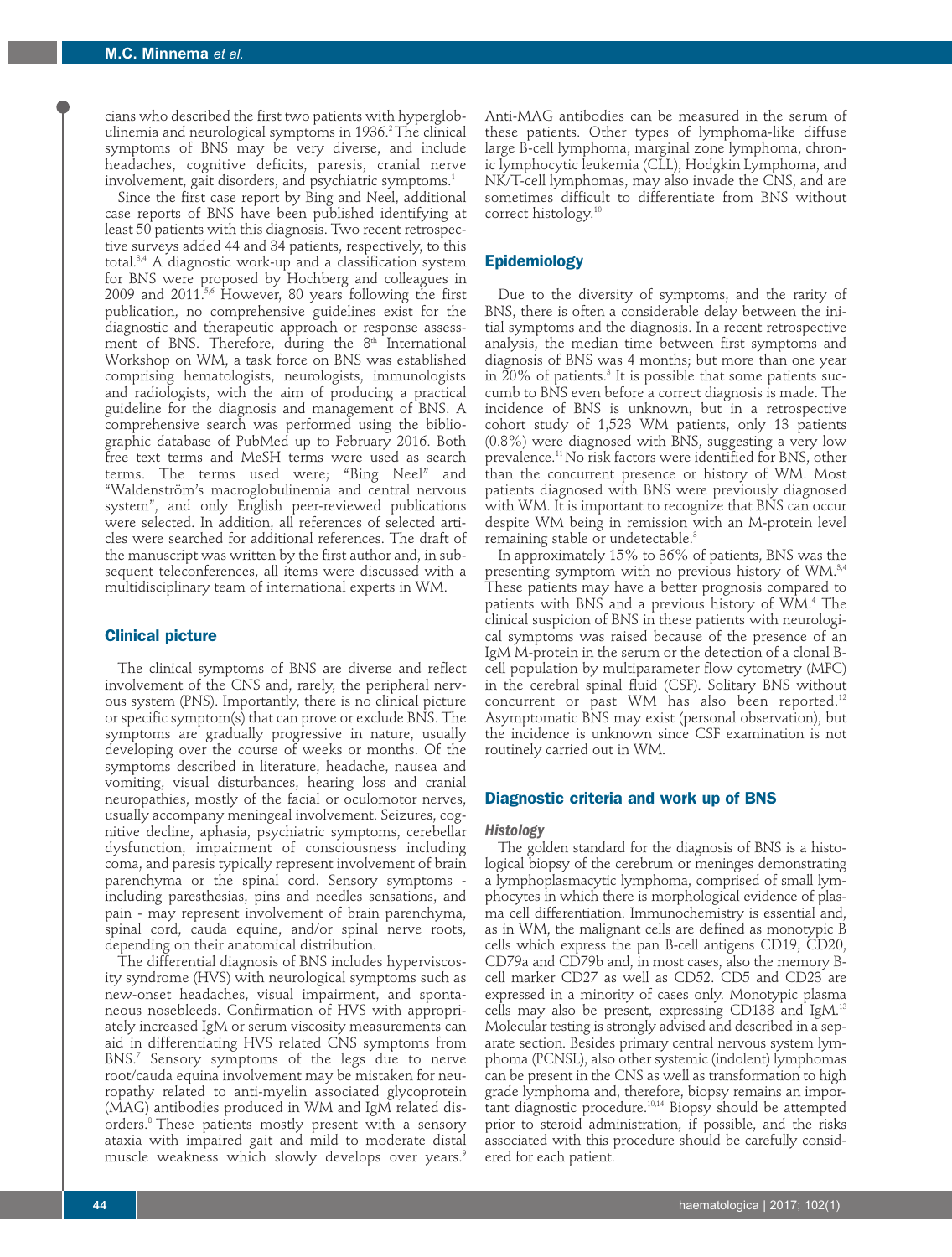| <b>Therapy</b>                               | <b>Name of Drug</b>                                              | <b>Outcome</b>                       | <b>Reference</b>               |
|----------------------------------------------|------------------------------------------------------------------|--------------------------------------|--------------------------------|
| Intrathecal or -ventricular<br>(monotherapy) | methotrexate<br>and/or (liposomal) cytarabine<br>(7 patients)    | 3 CR<br>3 PR<br>1 PD                 | 3, 17, 43, 62, 63              |
| Systemic conventional                        | fluda/2-CDA $\pm$ rituximab<br>$(15$ patients)                   | 8 CR<br>4 PR<br>3 PD                 | 1, 3, 4, 46, 52, 64            |
|                                              | bendamustine+ rituximab<br>$(9$ pts)                             | 2 CR<br>5 PR<br>2SD                  | 3, 4, 53                       |
|                                              | DT-PACE/CVP/CD/<br>chlorambucil $\pm$ rituximab<br>(14 patients) | 5 CR (one with ASCT)<br>1 SD<br>8 PD | 3, 37, 58                      |
| Systemic High Dose                           | <b>BCNU</b> based<br>(1 patient)                                 | 1 PR                                 | 65                             |
|                                              | HD-MTX based $\pm$ rituximab $\pm$ ASCT<br>(48 patients)         | 15 CR<br>16 PR<br>9 SD<br>8 PD       | 1, 3, 4, 18, 36, 43, 44, 66-68 |
|                                              | $HD-ARA-C$ based $\pm$ ASCT<br>(12 patients)                     | 8 CR<br>3 PR<br>1 SD                 | 3, 4, 18, 21, 26, 48, 69       |
| <b>Novel</b>                                 | ibrutinib<br>(5 patients)                                        | 2 CR<br>3 PR                         | 4, 48, 55                      |

# Table 1. Treatment regimens and response activity reported in BNS.

Published treatment regiments and their outcome in BNS patients based upon response criteria provided in the publications. CR: Complete Response; PR: Partial Response; SD: Stable Disease; PD: Progressive Disease. Fluda, Fludarabine; 2-CDA, Cladribine; BCNU, Carmustine; DT PACE, Dexamethasone, Thalidomide, Cisplatin, Doxoruucin, Cyclophosphamide, Etoposide. CVP: Cyclophosphamide, Vincristine, Prednisone; CD: Cyclophosphamide, Dexamethasone; HD-MTX: High Dose Methotrexate; HD- ARA-C: High Dose Cytarabine; ASCT: Autologous Stem Cell Transplantation.

Fintelmann *et al*. have proposed the terms type A and type B BNS. $5$  Up to 75% of the patients were classified as type A, defined as patients in whom LPC could be demonstrated in the parenchyma, meninges, dura or CSF. Type B patients had very low (less than 5 cells/mm3) counts of LPC in the CSF, and it was suggested that symptoms were caused by IgM deposits rather than by cellular infiltration of the CNS. However, the demonstration of M-protein deposition as a cause of BNS remains to be demonstrated.

### *Analysis of the CSF*

When there is leptomeningeal involvement, the CSF may contain malignant LPC; it is therefore recommended to perform repeated CSF analysis and, if possible, to do so before MRI is performed to exclude non-specific meningeal enhancement that occurs after CSF sampling. The analysis of the CSF should include leukocyte cell count and differentiation, biochemistry, morphological analysis, MFC, and molecular testing to increase the sensitivity for the detection of malignant B cells. Also, replication of CSF analysis increases the diagnostic yield. CSF findings may include an elevated opening pressure, lymphocytosis, elevated total protein, and normal or decreased glucose.<sup>1</sup> It is important to recognize that other lymphomatous or infectious and inflammatory processes may present with CSF lymphocytosis, and should therefore be considered in the differential diagnosis and appropriately investigated. Morphology is the golden standard but may be difficult to interpret due to the cytospin technique; it also has a low diagnostic yield, as has also been demonstrated in PCNSL (Figure 1).15,16 MFC analysis demonstrating B-cell or plasma-cell markers with light chain restriction is essential for establishing tumor clonality.17,18 MFC should be performed as soon as possible because of the potential for rapid decay of viable cells in native CSF. A cell-stabilizing agent, such as TransFix, may enhance the detection of B-cell clones in the CSF by preventing cellular decay.19 Clonal B cells in the CSF should have the same immunophenotypic features as those in bone marrow (BM). Since MFC is a sensitive method, caution should be taken to avoid blood contamination of the CSF.

Protein electrophoresis (PEP) and immunofixation (IF) for the detection and classification of an M-protein in the CSF can be used.18,20,21 If there is no blood-brain barrier disruption, the presence of an IgM M-protein in the CSF with the same light chain restriction as the LPC in the BM and correlation with the serum M-protein may be indicative of the presence of LPC in the leptomeninges.<sup>22</sup> However, in the case of increased permeability of the blood-brain barrier, IgM proteins may diffuse from the blood into the CSF and do not reflect the presence of LPC in the CNS.<sup>23</sup> As before, caution should be taken to avoid blood contamination for laboratory studies aimed at identifying a monoclonal protein in the CSF.

# **Molecular testing in CNS biopsy and CSF**

## *Immunoglobulin gene rearrangement analysis*

Because of the complex process of VDJ rearrangement resulting in a unique B-cell receptor in each B lymphocyte, analysis of the immunoglobulin (Ig) gene rearrangement is an essential tool for establishing the clonal character of a lymphoid B-cell population.<sup>24,25</sup> In addition, Ig rearrangement testing can help establish the clonal relationship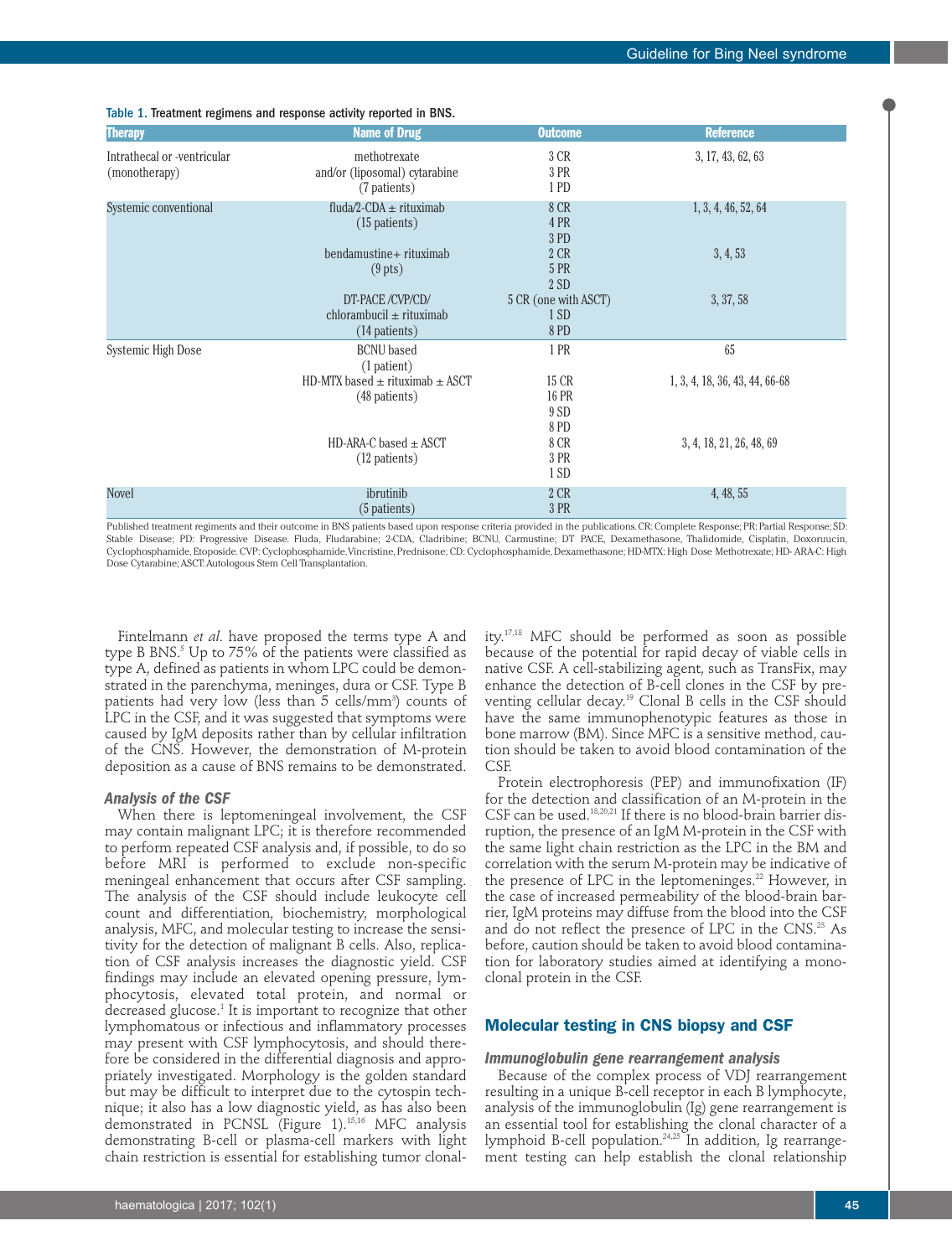

Figure 1. Morphology of CSF. Left panel; Giemsa stain of the CSF of a patient with BNS relapse after previous diagnosis of WM. Right panel; kappa immunohistochemistry positivity of the LPL cells which was concordant with LPL in bone marrow biopsy. *MYD88L265P* mutation tested positive in the CSF. (*Courtesy of Mrs van Lom and Leguit*).

between samples. Therefore, identifying the same clonal Ig heavy and/or light chain gene rearrangements in the LPC from a CNS biopsy or the CSF and BM can provide strong evidence in support of the diagnosis of BNS.<sup>17,26</sup> Due to the low rate of infiltration of cells in the CSF, it may be difficult to detect a clonal B-cell population in the CSF given the low sensitivity of this technique. Moreover, the possibility to perform several genetic tests may be limited with few malignant cells in the CSF.

#### *MYD88L265P mutation*

Whole genome sequencing has shown mutations in *MYD88* to be highly prevalent in WM.<sup>27</sup> In the vast majority of patients, a point mutation at amino acid position 265 is found, resulting in a leucine to proline change (*MYD88L265P*).28 Using more sensitive diagnostic techniques, such as allele-specific PCR assay (AS-PCR), *MYD88L265P* mutations are found in 93-97% of WM patients, whereas it is found only in a minority of other indolent lymphomas. Using a highly sensitive real time quantitative PCR (qPCR) technique, it has been demonstrated that *MYD88<sup>L265P</sup>* can be detected in the CSF of BNS patients, and the mutation was also present in the CNS biopsy in one patient.4,18,26 Moreover, disappearance of the *MYD88L265P* by AS-PCR correlated with clinical and MRI response. Since the qPCR is a very sensitive technique, caution must be taken to avoid blood contamination of the CSF since *MYD88L265P* can also be detected in peripheral blood.29 It is therefore advised to use the last diagnostic tube of CSF for this test to decrease the likelihood of blood contamination and false detection of *MYD88L265P*. The detection of the *MYD88L265P* mutation in a CNS biopsy or CSF sample is not specific for BNS. In a recent study, *MYD88L265P* was detected in brain biopsy material from 17/18 patients with PCNSL.<sup>30</sup> Other groups have also detected the *MYD88L265P* mutation in high prevalence in PCNSL patients, and similarly in lymphomas presenting in other immune-privileged sites such as the testes.<sup>31,32</sup>

In WM patients, whole genome sequencing has also identified mutations in CXCR4, a cell surface receptor that binds to CXCL12 (SDF-1a) and promotes migration of LPC to the BM stroma.<sup>33,34</sup> Approximately 30-40% of WM patients harbor CXCR4 mutations.<sup>35</sup> Sanger sequencing of cells obtained from CSF and BM of 3 BNS patients did not identify CXCR4 mutations, though detection of these mutations by Sanger may have been outside the limits of detection.18 Further studies, including the use of the more sensitive AS-PCR to detect nonsense mutations or high depth targeted re-sequencing may help identify CXCR4 mutations in LPC from CSF in WM patients with BNS.

#### *Radiology*

Magnetic resonance imaging (MRI) of the brain and spinal cord is essential for the diagnosis of CNS lymphomas, and this is also advised in cases of suspected BNS.6,36 MRI abnormalities can be found in the majority of patients.3,4 The goal of neuroimaging is not only to find supportive evidence for BNS, but also for the exclusion of differential diagnoses (infectious and others), and to select a possible site for biopsy. MRI should be performed prior to lumbar puncture to exclude focal mass effects and/or obstructive hydrocephalus as well as to avoid non-specific meningeal enhancement that occurs after CSF sampling. The MRI protocol must include fluid-attenuated inversion recovery and T1-weighted sequences before and after non-iodine gadolinium contrast injection. Due to the rarity of BNS, optimal imaging protocols have yet to be established.

Two categories of CNS involvement in BNS can be distinguished by MRI imaging: the diffuse form, and the tumoral form.37 The diffuse form corresponds to lymphoid cell infiltration in the leptomeningeal sheaths and the perivascular spaces, and usually presents with contrast enhancement and/or thickening of meningeal sheaths; best evaluated in T1 WI after gadolinium administration (Figure 2A&B). In contrast, the tumoral form can be unifocal or multifocal, and is usually located in the deep subcortical hemispheric regions, well-demonstrated in T1 WI and FLAIR sequences as well as in T1 WI after gadolinium administration (figure 2A&B).<sup>38</sup> Other characteristic findings of leptomeningeal lymphoma can include abnormal contrast enhancement of cranial and spinal nerves as well as thickening and enhancement of the *cauda equina* (Figure 2C). Increased parenchymal signal intensity can be identified in T2 and in FLAIR images corresponding either to the tumoral form of the disease or to vasogeneic edema (figure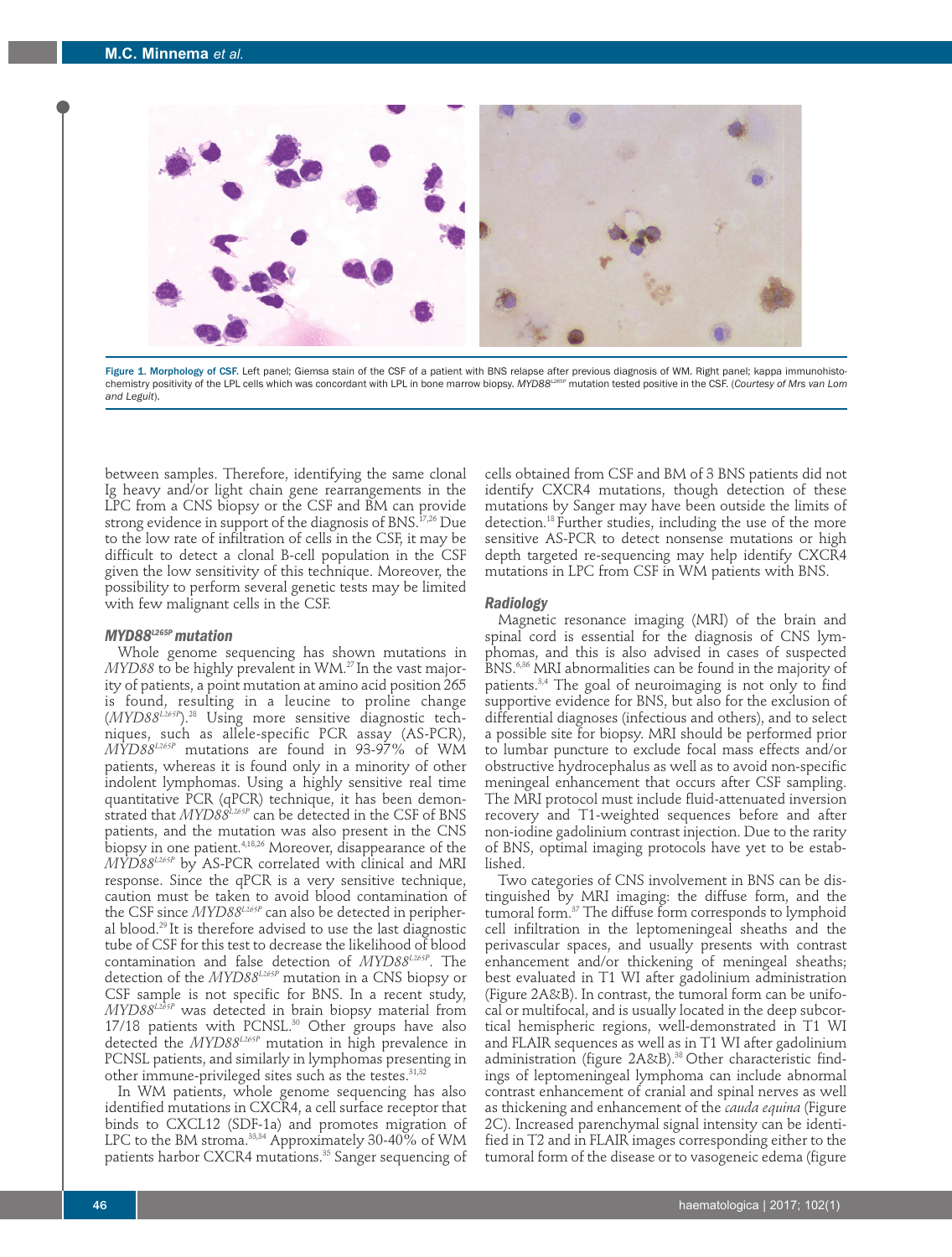

Figure 2. MRI abnormalities in BNS. A. Parenchymal involvement of the brain, increased signal abnormalities in both pre-central regions in axial FLAIR sequence. B. Brain parenchymal involvement, multiple nodular contrast enhancement in both pre-central regions in axial T1 sequence after contrast media administration. C. Cauda equina thickening T2 sagittal sequence D. Positive diffusion showing high signal in both pre-central regions. E. ADC map reconstruction showing high signal in both pre-central regions.

2A).39,40 In diffusion weight imaging (DWI) images, increased signal intensity with elevated or normal (isointense) apparent diffusion coefficient (ADC) values , suggestive of vasogenic edema, can be caused by a malignant cell infiltration in the perivascular spaces damaging this blood-brain barrier (figure 2D&E).<sup>38,39</sup> In contrast, a restriction of diffusion due to vascular infarcts may be related to HVS and, therefore, DWI can help in the differential diagnosis of BNS.

Although MRI is a very sensitive technique for the detection of malignant infiltration of the CNS, it cannot differentiate between the different histological entities of CNS lymphoma, nor does it obviate the need for CSF or tissue sampling. Absence of MRI findings should not be considered a basis to exclude the diagnosis of BNS.<sup>21</sup>

## *Blood analysis*

Because BNS is mainly diagnosed concurrently with or following a prior diagnosis of WM, the blood work-up should include at least a full blood count, serum viscosity, serum PEP, serum IF, and quantification of serum IgM, IgG and IgA levels, β2 microglobulin, and cryoglobulins. When systemic WM is present, the IPSSWM score at diagnosis may help with risk assessment for systemic disease, though it is not a prognostic marker for BNS.<sup>41,42</sup>

#### *Ocular assessment*

Involvement of the eye is rarely described in WM, besides the changes in the retina in HVS, but may occur in BNS.43,44 It is advised to consult an ophthalmologist for extended eye examination in patients with new complaints of the eyes and/or sight where no abnormality is evident from direct ophthalmoscopy.

# *Recommendations*

The task force recommends that definitive histological evidence should be sought to establish the diagnosis of BNS. Weighing the risks *versus* benefits of this procedure may be accomplished as follows:

I) A direct biopsy of the affected CNS tissue demonstrating lymphoplasmacytic lymphoma.

or

II) CSF analysis demonstrating cytological detail supportive of lymphoplasmacytic lymphoma without evidence of clinical transformed disease, and the presence of monoclonal B cells evidenced by MFC or molecular technique such as Ig rearrangement analysis or MYD88L265E mutation.

Abnormal brain and/or spinal MRI imaging demonstrating leptomeningeal or parenchymal disease is supportive but not sufficient for the diagnosis of BNS. Absence of abnormal MRI findings does not exclude the diagnosis of BNS.

In all other circumstances, BNS may be suspected without definitive evidence for diagnosis, and further diagnostic testing is advised.

#### *Prognosis*

WM is an indolent lymphoma with an estimated median survival of 7-12 years.<sup>45</sup> Treatment for WM is initiated when symptomatic disease is present, and current prognostic criteria are not useful in either determining start of treatment nor in choosing which treatment type to use. For BNS, there are no established prognostic factors, and in most case reports only a short follow-up is available. However, long-term survival for more than 10 years after successful treatment has been described.46 Simon *et al*.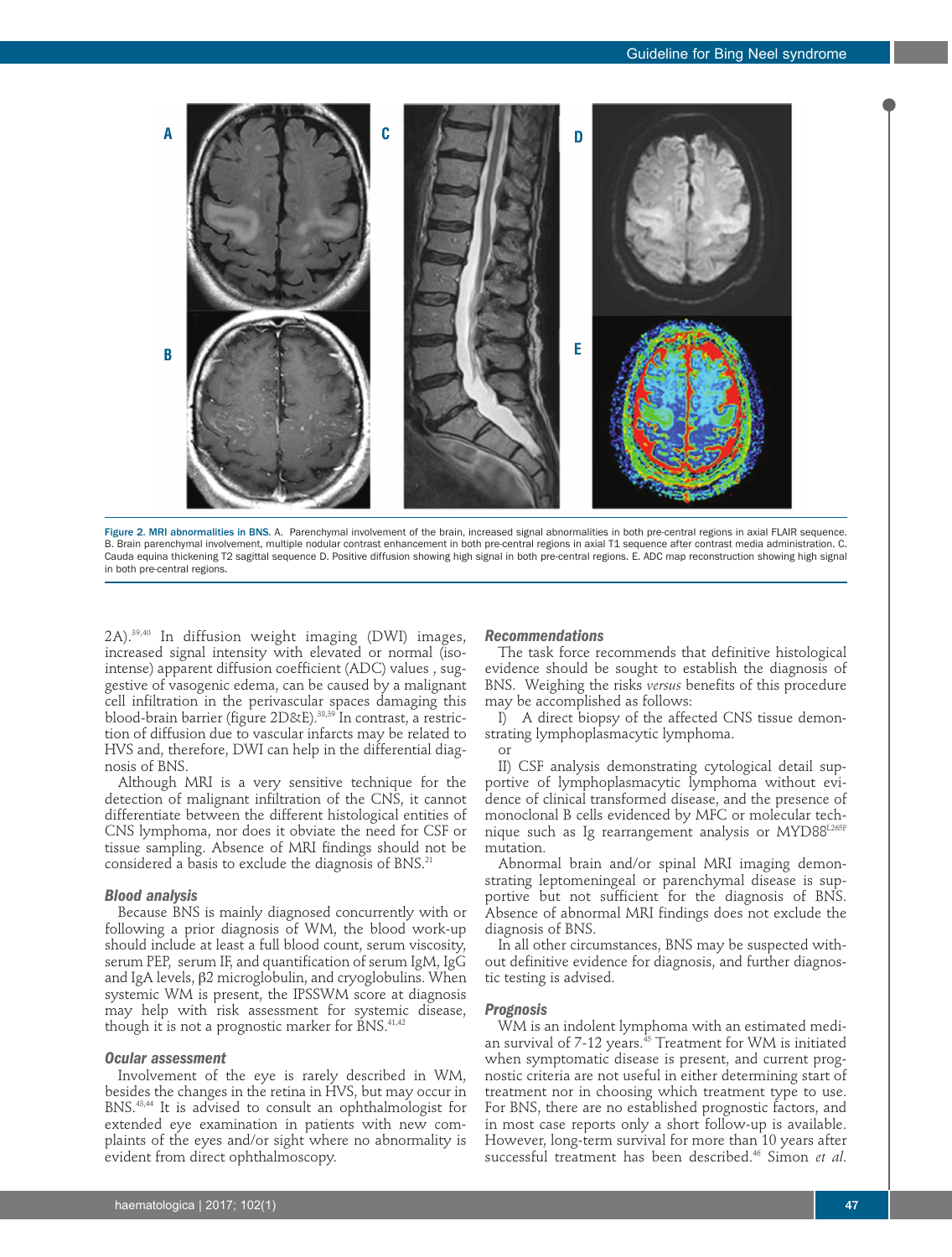

described a survival rate of 71% at 5 years and 59% at 10 years in a retrospective cohort of 44 patients with BNS.<sup>3</sup> In a cohort of 34 patients, Castillo *et al*. estimated the 3 years overall survival rate to be 59% and identified, in univariate analysis, age above 65 years, previous treatment for WM, and platelet count <100 x 109 /L as adverse prognostic factors.4

# **Treatment Goals**

Treatment should be offered to symptomatic patients in whom a definitive diagnosis of BNS has been established. The aim of treatment of BNS is to reverse the clinical symptoms and induce long progression-free survival (PFS). As in WM, which is an indolent, non-curative disease, the current goal of treatment does not necessitate the complete eradication of all malignant cells, but the improvement of outcome for patients. Some patients may continue to have CSF detectable disease, for example with sensitive *MYD88L265P* AS-PCR testing, following treatment despite becoming asymptomatic.4 Currently, there is not enough information to support continuous treatment in these patients. Moreover, radiological findings may lag behind clinical improvement or resolution of symptoms. Also, while gadolinium-enhancing lesions are expected to regress with successful therapy, residual lesions on T2 or FLAIR images may persist, representing gliosis or demyelination rather than residual LPC; these T2/FLAIR lesions alone do not necessarily constitute persisting disease. As such, treatment should be guided by clearance of the patient's symptoms. On the other hand, it is also important to realize that some clinical symptoms or signs may not be reversible due to the lower regenerative capacity of the CNS and PNS. These sequelae should therefore not be interpreted as treatment failure, and treatment may be stopped when the best clinical result is accomplished. Since the used treatment regimens can also induce brain damage, the possibility of clinical decline induced by the brain penetrating treatment regimens should be excluded as much as possible when considering progression of relapse.<sup>47</sup>

# *Response Criteria*

Besides the clinical response, ongoing response, as well as progression or relapse, can be monitored by way of serial MRI imaging and/or examination of the CSF. The CSF response can be monitored during and after treatment, and normalization of the CSF may indicate an adequate anti-tumor strategy. Serial quantitative measurement of the CSF cellular compartment for *MYD88L265P* mutation by qPCR has not been examined, but may represent a promising technology given its ability to detect changes in systemic WM disease.18,48

The task force therefore proposes the following response criteria:

*Complete Remission (CR)*; resolution of all reversible clinical symptoms with normalization of cerebrospinal fluid (CSF) and magnetic resonance imaging (MRI) findings. MRI findings may show minimal residual abnormalities on T2 or FLAIR. The absence of new clinical signs, symptoms, and new contrast enhancing MRI findings are required for CR attainment.

*Partial response (PR)*; improvement but no complete resolution of all reversible clinical symptoms, or complete resolution of all reversible clinical symptoms but with maintained radiological abnormalities, excluding minimal residual abnormalities on T2 or FLAIR. The CSF findings should be negative.

*Non-response*; persistence or progression of neurological symptoms, radiological or CSF findings.

*Relapse*; Reappearance of new signs and symptoms attributed to BNS; or detection by cytological, and/or MFC, and/or molecular techniques of BNS disease; or progression or new findings attributed to BNS by MRI examination of the brain and/or spine.

Evaluation of response should be considered once during treatment, and then at the end of treatment. With continuous treatment, testing can be done after 3-4 months and then yearly, but only in those patients in which a neurological improvement is seen. Evaluation should be performed earlier if there is a lack of clinical response, and also at the moment of progressive neurological disease.

The above criteria for BNS assessment should be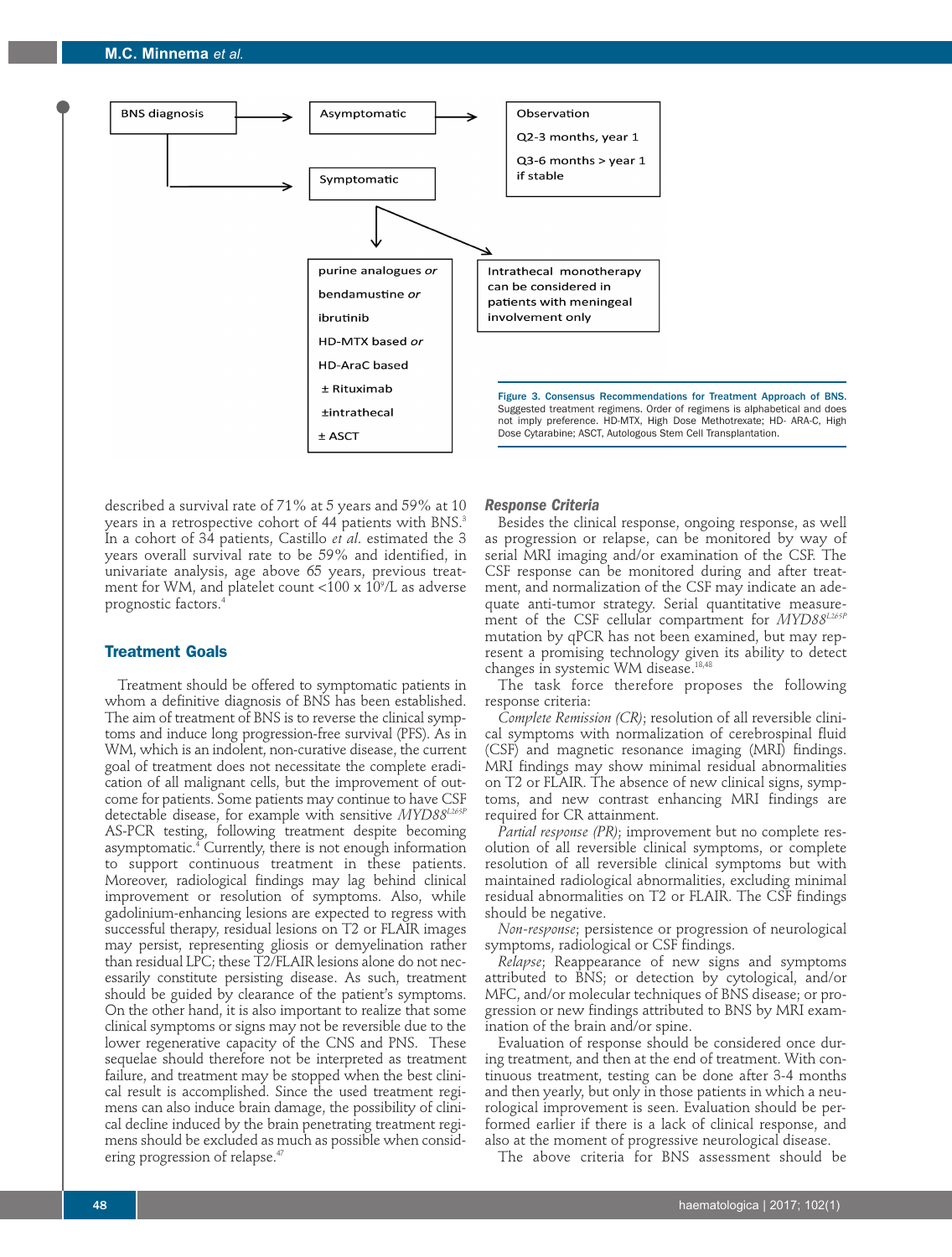applied independently of the evaluation of systemic WM disease.

# **Treatment Strategy**

## *General*

In the recent retrospective surveys with response data of 44 and 34 BNS patients, respectively, the overall response rate was 70% to first line therapy, and no differences according to type of treatment could be made. $3,4$ Therefore, the choice for the type of systemic treatment should be made on an individual basis, considering the patient condition, medical history, preference and experience of the physician.

BNS can exist with or without concurrent WM. It is not known if the occurrence of both disease presentations influence one another. Furthermore, there are no data to suggest that effective treatment of the systemic WM component may beneficially influence the outcome of the BNS treatment. On the other hand, many of the treatments used for BNS, such as fludarabine, cladribine, bendamustine, and ibrutinib, clearly have systemic effects and therefore a positive effect of adequate systemic treatment cannot be ruled out. However, the indication for treatment for the systemic WM component should be made on its own merits according to the published guidelines for definition of symptomatic WM.13

## *Steroid therapy*

Evidence from PCNSL cases indicates sensitivity to steroid therapy, with prompt clinical improvement and radiological resolution within 48 hours.<sup>49</sup> However, this response is short-lived, with disease recurrence occurring soon after steroid cessation. Steroid treatment should therefore not be thought of as long-lasting effective therapy in BNS, and should, if possible, be avoided before tissue biopsy and CSF investigation to assure optimal histopathological assessment.

#### *Chemotherapy*

Several treatment options can be considered. These options include intrathecal, intraventricular, and systemic chemotherapy with known or probable penetration of the blood-brain barrier. Most series that have reported on the outcome of treatment for BNS are retrospective, with only one small series reported on the treatment of four serial consecutive patients.<sup>46</sup> Chemotherapy regimens commonly used for the treatment for BNS are mainly adapted from treatment schedules used in the treatment of PCNSL. These treatments include high dose methotrexate (MTX) and high dose cytarabine (Ara-C) for several cycles.50 This may be an appropriate treatment for patients considered fit for intensive therapy. However, with standard dosed fludarabine, cladribine, and bendamustine, responses have been achieved, and these drugs can also be used in the front-line setting.<sup>3,4,51-</sup> <sup>53</sup> Ibrutinib, a Bruton's tyrosine kinase (BTK) inhibitor, has recently been improved for the treatment of WM, dosed 420 mg once daily. Recent reports suggest that both this dose, as well as the 560 dosing as used in Mantle cell lymphoma, is effective and capable of passing the blood-brain barrier.<sup>48,54,55</sup>

Intrathecal treatment may be combined with systemic treatment to treat meningeal involvement of BNS since

monotherapy with intrathecal drugs rarely induces longlasting responses.<sup>17</sup>

## *Anti-CD20 therapy*

Rituximab is mostly given systemically and combined with chemotherapy. Monotherapy is not advised due to uncertainty of blood-brain barrier passage. In PCNSL, intrathecally administered rituximab therapy has been described as efficacious, but serious side effects have also been reported with this type of administration and is, therefore, not advised as first-line treatment. $56, 57$ 

#### *Treatment of Relapsed BNS*

Relapse treatment is feasible in BNS patients. In a retrospective analysis, 53% of the initial 34 patients were retreated, and 48% responded to this treatment.<sup>4</sup> In this setting, factors to be considered are the depth of response and duration of response to previous treatment. The role of autologous stem cell transplantation (ASCT) is unclear but can be considered in young patients with aggressive disease behavior.<sup>3,4,58</sup> The optimum conditioning therapy has not been clarified, but in patients with PCNSL, BCNU/thiotepa conditioning is recommended over BEAM (BCNU, etoposide, cytarabine and melphalan) by the European Association for Neuro-Oncology.<sup>50</sup>

The toxicity of standard chemotherapy treatment is well known to oncologists and hematologists but it must be realized that applying blood-brain barrier penetrating chemotherapy may induce more unknown central nervous system toxicity like dizziness, confusion and changes in mental status. These side effects must be distinguished from disease progression.<sup>47</sup> In Table 1, all chemotherapy regimens published in English peer reviewed journals are listed with information on treatment outcome.

## *Radiation Therapy*

BNS is sensitive to radiotherapy (RT). The effective use of RT has been described in many case reports, both as first-line and as rescue therapy. $^{12,59,60}$  Localized RT to affected lesions at a dose of 30 to 40 Gy may be preferable to whole brain radiation to limit toxicity; this may fail to address widespread deposits that are not apparent on imaging. In general, cerebral RT, even when localized (stereotactic techniques), is associated with enhanced neurotoxicity, especially the occurrence of late neurocognitive effects in elderly patients which can affect up to 80% of patients.61 Therefore, first-line use of RT is not recommended and should be reserved for patients failing other treatment options. However, RT may be considered in BNS patients with localized spinal involvement in whom toxicity can be limited.

#### *Treatment Algorithm*

Although limited data are available, a treatment algorithm is proposed for the treatment of *de novo* BNS patients (Figure 3). Since anecdotal information confirms that patients can be asymptomatic and that clinical improvement is the most important treatment goal, asymptomatic patients may be observed without initial treatment. When patients have BNS with a tumoral presentation localized in deep regions of the brain (periventricular regions, basal ganglia, brainstem, and/or cerebellum), systemic therapy is advised; in some patients with only meningeal involvement, use of monotherapy with intrathecal treatment may be an option. However, most of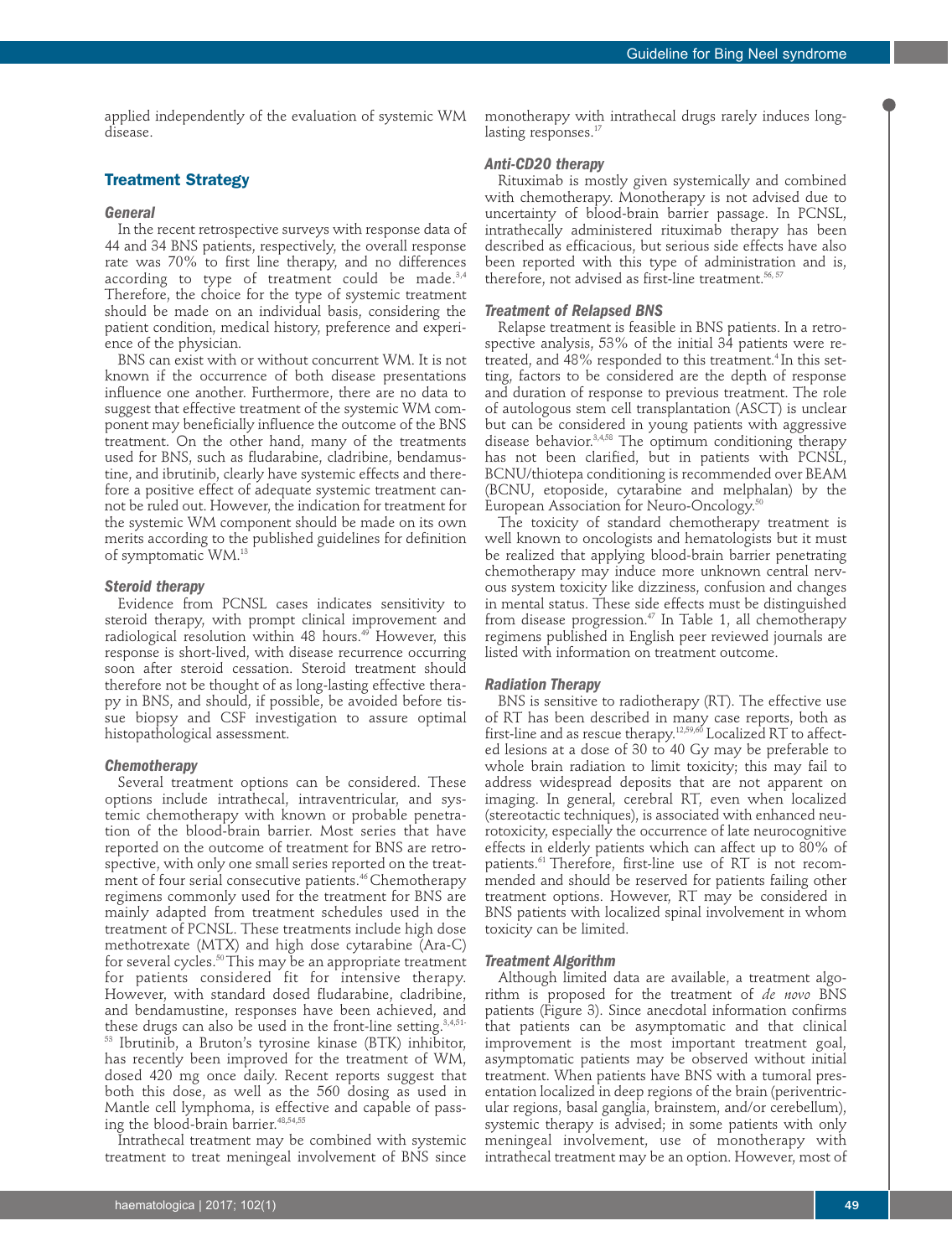the responses with only intrathecal chemotherapy are not long-lasting. Other factors to be considered are prior therapy for WM with persisting or possible long-term side effects. For example, repeated use of purine analogues may compromise stem cell collection in the future and may increase the risk of disease transformation. Intensive chemotherapy with high dose chemotherapy increases the occurrence of side effects in patients. In the relapse setting, factors to be considered are the response and duration of response to previous treatment. The use of bloodbrain barrier passing chemotherapy in patients that were previously treated with RT is not advised due to the increased neurotoxicity if used in this order.

## *Proposed Clinical Trials*

The task force recognizes that there is a need for prospective clinical trials that will incorporate a uniformly diagnosed patient group with BNS, treated with a standardized treatment protocol. Moreover, incorporating the novel diagnostic CSF techniques both for diagnosis and follow up will aid in the understanding of this rare disease manifestation. Since BNS patients are often elderly, these treatments should be as toxicity-sparing as possible. Both fludarabine and BTK inhibitors may be particularly attractive candidates for a prospective study given their CNS drug penetrance and efficacy in BNS.

## *Conclusions*

BNS is a rare disease manifestation of WM. The first challenge is to increase physician awareness of the existence of

this syndrome and of the performance of the appropriate tests in the right clinical setting to establish the diagnosis. In this guideline, we describe the clinical symptoms as well as the appropriate laboratory and radiological studies that can aid in the diagnosis of BNS. It is important to realize that BNS can present in patients with known WM even in the absence of systemic progression. In a substantial portion of WM patients, BNS can also be the presenting symptom in previously undiagnosed WM. Like other CNS lymphomas, it is important to perform a brain biopsy whenever possible and to expand CSF analysis to include MFC testing; if possible M protein screening as well as molecular diagnostic testing for immunoglobulin gene rearrangement and *MYD88*. MRI of the brain and spinal cord is essential.

The second challenge is to expand our knowledge of the prognosis and treatment outcome of BNS. It should be possible to improve the prognosis for these patients if better treatment strategies are employed and backed up by a commonality of aims and the use of uniform diagnostic and response criteria. Prospective clinical trials in BNS patients that employ uniform treatment along with appropriate laboratory CSF assessments and standardized MRI protocols will be invaluable, and will constitute a significant step forward in delineating treatment outcome for this intriguing disease manifestation.

#### *Acknowledgments*

*The authors would like to thank the staff of the Bing Center for Waldenström's Macroglobulinemia for their help in organizing the BNS consensus effort and preparation of this manuscript.*

# **References**

- 1. Malkani RG, Tallman M, Gottardi-Littell N, et al. Bing-Neel syndrome: an illustrative case and a comprehensive review of the published literature. J Neurooncol. 2010;96 (3):301-312.
- 2. Bing J, von Neel A. Two cases of hyperglobulinaemia with affection of the central nervous system on a toxi-infectious basis. Acta Med Scand. 1936;88:492-506.
- 3. Simon L, Fitsiori A, Lemal R, et al. Bing-Neel syndrome, a rare complication of Waldenstrom macroglobulinemia: analysis of 44 cases and review of the literature. A study on behalf of the French Innovative<br>Leukemia Organization (FILO). Organization Haematologica. 2015;100(12):1587-1594.
- 4. Castillo JJ, D'Sa S, Lunn MP, et al. Central nervous system involvement by Waldenstrom macroglobulinaemia (Bing-Neel syndrome): a multi-institutional retrospective study. Br J Haematol. 2016;172  $(5):709-715.$
- 5. Fintelmann F, Forghani R, Schaefer PW, Hochberg EP, Hochberg FH. Bing-Neel Syndrome revisited. Clin Lymphoma Myeloma. 2009;9(1):104-106.
- 6. Ly KI, Fintelmann F, Forghani R, Schaefer PW, Hochberg EP, Hochberg FH. Novel diagnostic approaches in Bing-Neel syndrome. Clin Lymphoma Myeloma Leuk. 2011;11(1):180-183.
- 7. Stone MJ, Bogen SA. Evidence-based focused review of management of hyperviscosity syndrome. Blood. 2012;119(10): 2205-2208.
- 8. Stork AC, van der Pol WL, Franssen H, Jacobs BC, Notermans NC. Clinical phenotype of patients with neuropathy associated with monoclonal gammopathy: a comparative study and a review of the literature. J Neurol. 2014;261(7):1398-1404.
- 9. Dalakas MC. Pathogenesis and Treatment of Anti-MAG Neuropathy. Curr Treat Options Neurol. 2010;12(2):71-83.
- 10. Da Silva AN, Lopes MB, Schiff D. Rare pathological variants and presentations of primary central nervous system lymphomas. Neurosurg Focus. 2006;21(5):E7.
- 11. Kulkarni T, Treon SP, Manning RA, et al. Clinical Characteristics and Treatment Outcome Of CNS Involvement (Bing-Neel Waldenstroms Macroglobulinemia. Blood. 122(21):5090.
- 12. Abbi KK, Muzaffar M, Gaudin D, Booth RL, Jr., Feldmeier JJ, Skeel RT. Primary CNS lymphoplasmacytic lymphoma: a case report and review of literature. Hematol Oncol Stem Cell Ther. 2013;6(2):76-78.
- 13. Owen RG, Treon SP, Al-Katib A, et al.<br>Clinicopathological definition of Clinicopathological Waldenstrom's macroglobulinemia: consensus panel recommendations from the Second International Workshop on Waldenstrom's Macroglobulinemia. Semin Oncol. 2003;30(2):110-115.
- 14. Kikukawa Y, Yamamura-Fujimoto A, Endo S, et al. Successful Treatment of Bing-Neel Syndrome Accompanying Waldenstrom's Macroglobulinemia with R-MPV: A Case Report. J Clin Exp Hematop. 2015;55(2): 113-119.
- 15. Baraniskin A, Deckert M, Schulte-Altedorneburg G, Schlegel U, Schroers R.

Current strategies in the diagnosis of diffuse large B-cell lymphoma of the central nervous system. Br J Haematol. 2012;156 (4):421-432.

- 16. Bromberg JE, Breems DA, Kraan J, et al. CSF flow cytometry greatly improves diagnostic accuracy in CNS hematologic malignancies. Neurology. 2007;68(20):1674- 1679.
- 17. Van Cauwenberge MG, Depreter B, Dumoulin EN, Emmerechts J, Nollet F, Vanopdenbosch LJ. Bing-Neel syndrome: Two unexpected cases and a review of the literature. J Neurol Sci. 2015;356(1-2):19-26.
- 18. Poulain S, Boyle EM, Roumier C, et al. MYD88 L265P mutation contributes to the diagnosis of Bing Neel syndrome. Br J Haematol. 2014;167(4):506-513.
- 19. de Jongste AH, Kraan J, van den Broek PD, et al. Use of TransFix cerebrospinal fluid storage tubes prevents cellular loss and enhances flow cytometric detection of malignant hematological cells after 18 hours of storage. Cytometry B Clin Cytom. 2014;86(4):272-279.
- 20. Garderet L, Baudel JL, Cervera P, et al. 'Indolent' Waldenstrom's macroglobulinemia and a cerebrospinal fluid protein level of 16 g/L. Eur J Haematol. 2006;77(1):80-82.
- 21. Gupta N, Gupta S, Al UO, Pokuri V, Hatoum H, Bhat S. Bing-Neel syndrome in a patient with Waldenstrom's macroglobulinemia: a challenging diagnosis in the face of normal brain imaging. CNS Neurosci Ther. 2014;20(10):945-946.
- 22. Zetterberg H. Pathognomonic cerebrospinal fluid findings in Bing-Neel syndrome. J Neurooncol. 2011;104(2):615.